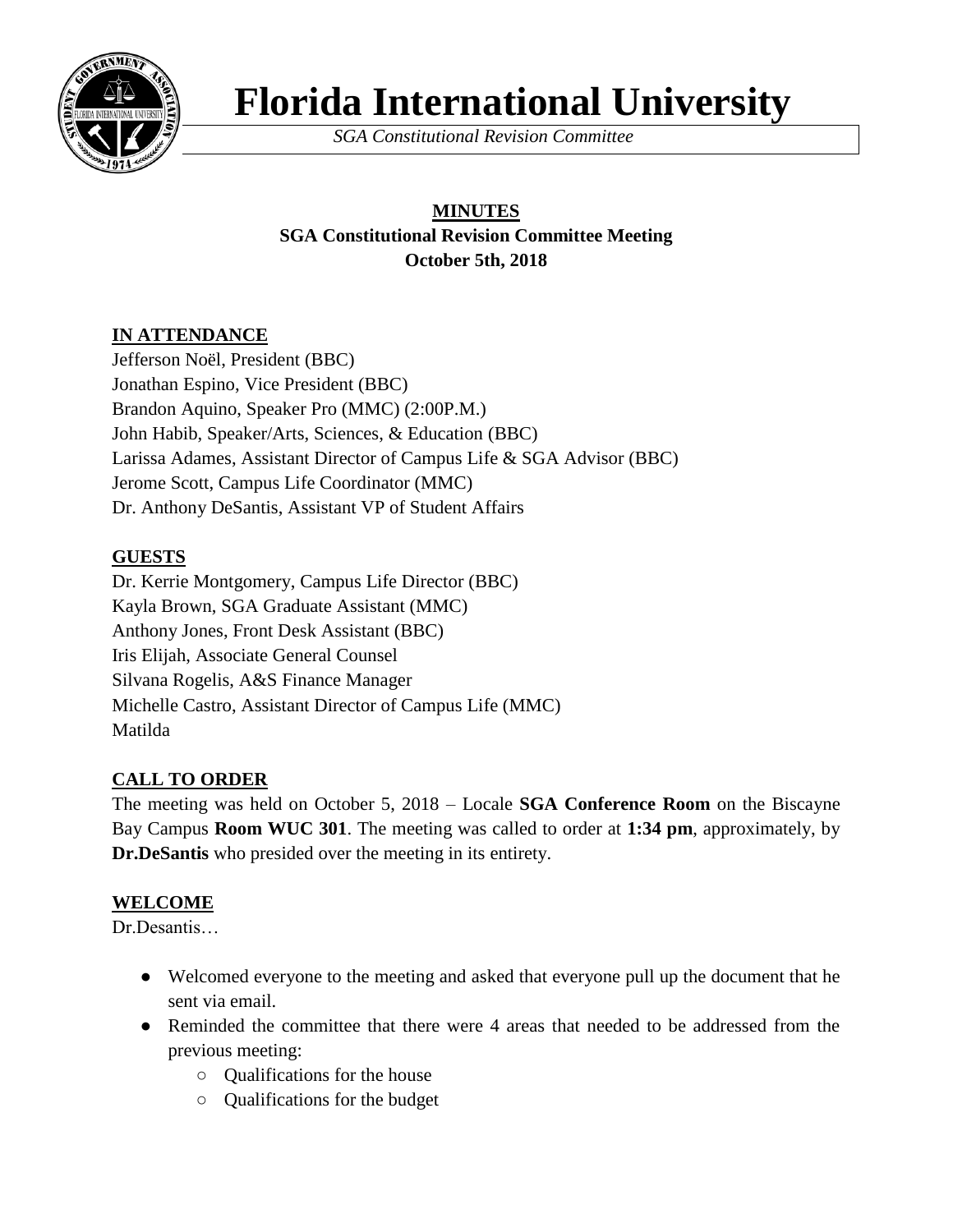- Purpose and power of the house
- Make sure that the congress, senate, and the house are all correct
- Stated, "Therefore, what we are going to do, with limited conversation is start at the top of this document and go all the way through and make sure everything lines up. You all should have already read through the document since it was sent out prior to today's meeting and since many things are already approved, we should be able to go through this document fairly quickly."

#### **PREAMBLE**

Dr.DeSantis, "The Preamble was approved, my one suggestion is that since it is a run-on sentence it just needs to be reworded. So I will work on that and give it to everybody this weekend so that it will be available for the upcoming senate meetings."

Mr. Noel, "So during our final approval today, how will the motion sound?"

Ms.Castro and Dr.Desantis responded to Mr.Noel's question.

Dr.DeSantis, "I am asking for a vote from the 6 of us that are here for the approval of the Preamble to be edited for grammar corrections."

Mr.Espino moved to amend the current document to add grammatical edits. Mr.Noel seconded the motion. The motion passed unanimously.

#### **AUTHORITY**

Dr.Desantis, "Authority was approved by the committee in June so we're not going to touch that."

#### **ARTICLE 1; SECTION 2-JURISDICTION**

Dr.Desantis, "This was approved by the committee on the 15th of June."

Mr.Scott, If there is something that might contradict it later on should I wait till the second time its mentioned or the 1st time?"

Dr.DeSantis, "The 1st time."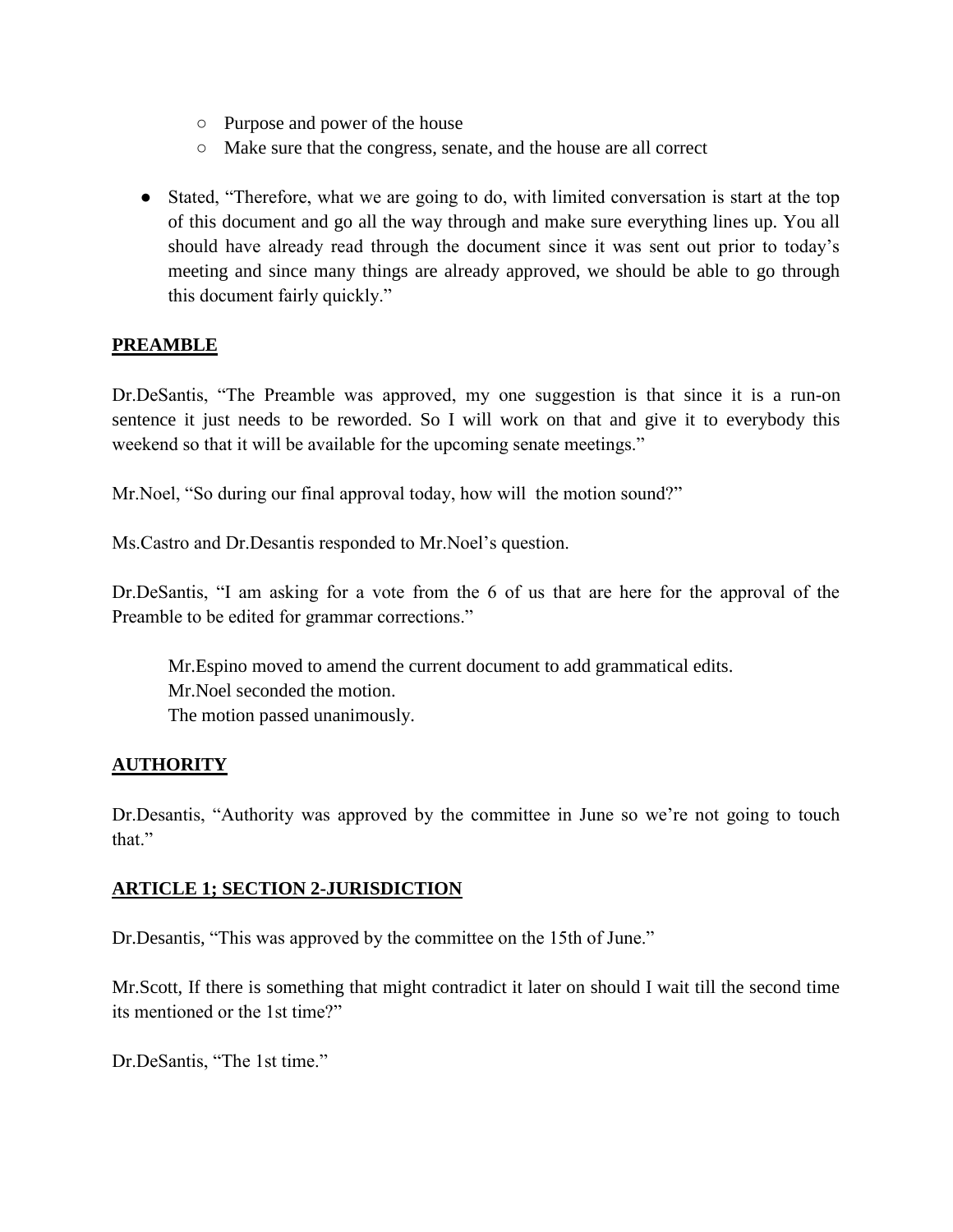Mr.Scott, "For Jurisdiction it says all students by virtual registration however, we changed "registration" to "matrilliclation" under Article 3."

Dr.Desantis, "So Article 1, Section 2-Jurisdiction, you've replaced the word "registration" with "matriculation." Do we have a motion to approve?"

Mr.Habib moved to amend Article 1, Section 2-Jurisdiction to replace the word "registration" with "matriculation."

Mr.Noel seconded the motion. The motion passed unanimously.

Mr.Noel, "Since we are going to do one big vote at the end , do we have to go through and vote section by section? Or can we just say the changes and say whether or not we agree without going through the formal voting process?"

Dr.DeSantis, "Is everyone ok with that?"

All responded, "yes."

#### **ARTICLE 1, SECTION 3**

Dr.DeSantis, "Iris this is the section that we are going to need your help with which is, "The Constitution's governed by and therefore must not contradict with Federal laws, Florida State statutes that provide for its establishment…"

Dr.DeSantis, "This was the section that was still left to be approved, So I know that it was brought up by some of the students that they didn't feel that the Senior VP of Academic & Student Affairs should have the power to alter the constitution, But I think that we need your input, Iris on where we should stand on this."

Ms.Elijah gave her input as to how the language should be worded and her thoughts on the section.

Mr.Habib moved for 2 minutes of discussion. Mr.Noel seconded the motion. The motion passed unanimously.

Mr.Espino, "I feel that the section should be removed, I feel that there is no need for that sentence to be in the constitution."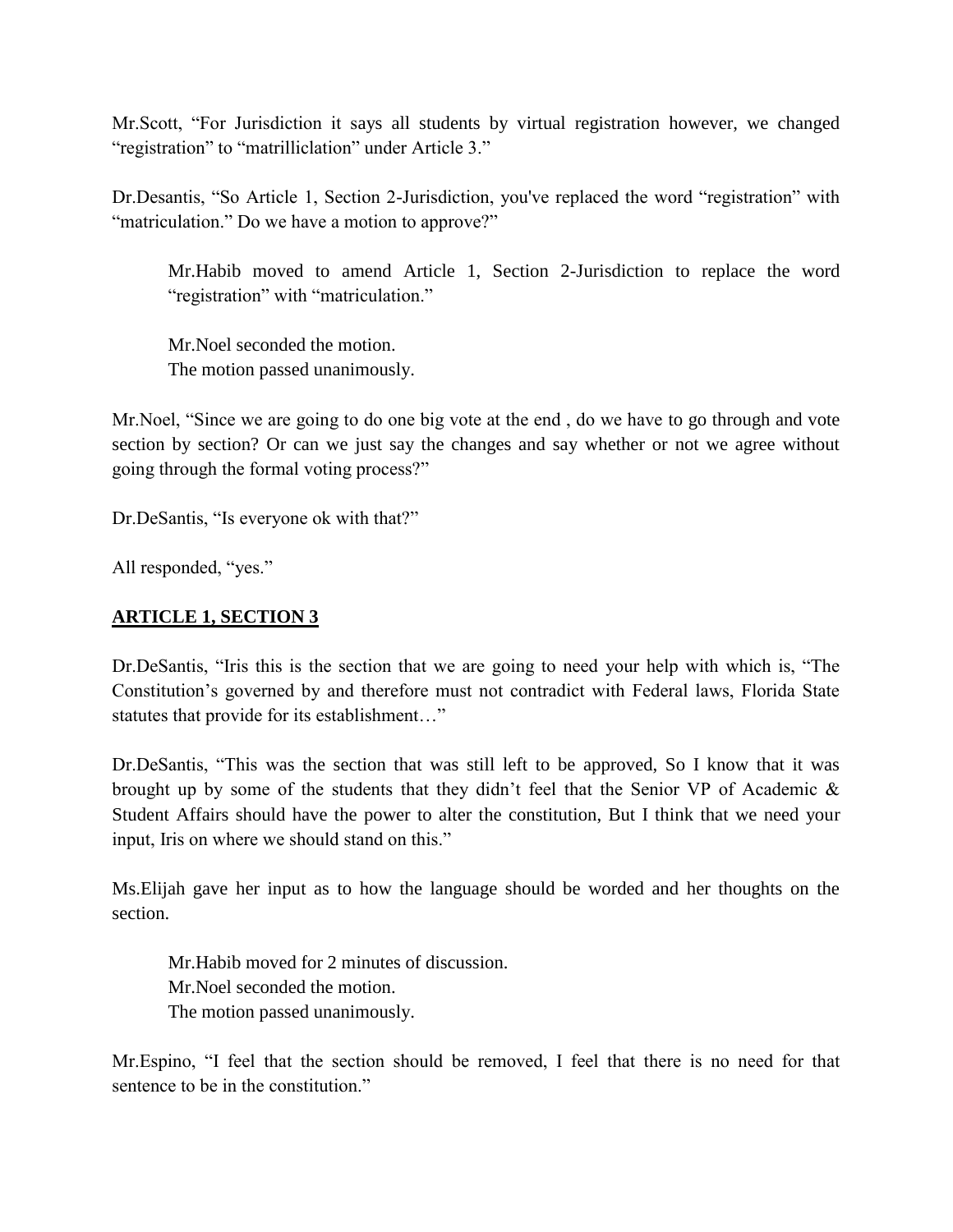Mr.Noel, "I have been conflicted about it these past few months, if this document does go through as it stands, then I would prefer for it to be in there."

Mr.Espino, "For me, removing that sentence, it doesn't really take away from what administration needs to do for us."

Ms.Adames, "If administration feels like we are not doing what we are supposed to be doing then they are going to stop it regardless. Having this sentence in there is just giving them an edge."

Mr.Habib, "I'm a little conflicted too. I'm scared for the sake of the amount of limited budget that could come to FIU's smaller locations."

Mr.Noel moved to extend discussion for 5 minutes. Mr.Habib seconded the motion. The motion passed unanimously.

Mr.Noel, "What are your thoughts Jerome on the VP of Student affairs has the right to alter the constitution?"

Mr.Scott, "I would leave it to whatever the students are wanting to decide."

Mr.Espino, "I think administration still has the power to make sure that we wouldn't do anything to harm the students even with that line being removed "

Mr.Noel, "For example, let's say that the budget committee is comprised of students from I-75 and they say that they want most of the money to be allocated to issues only pertaining to I-75, without this line can the university step in."

Ms.Adames, "Yes, President Rosenburg is the one who has the last say on the budget."

Dr.Montgomery, "I think you are moving away from the point, this says that the Senior VP for Academic & Student Affairs has the power to alter this constitution. Its saying that the Senior VP or anyone who they may designate can go in and say for example, "I don't want them to apply and run for office, I'm amending this", without consulting you."

Mr.Scott, "I would say, only because of the situation that we are in now with it being a new constitution and a new structure in itself. There may be a time in the coming year where something that is currently put in the document absolutely needs to be changed because it is just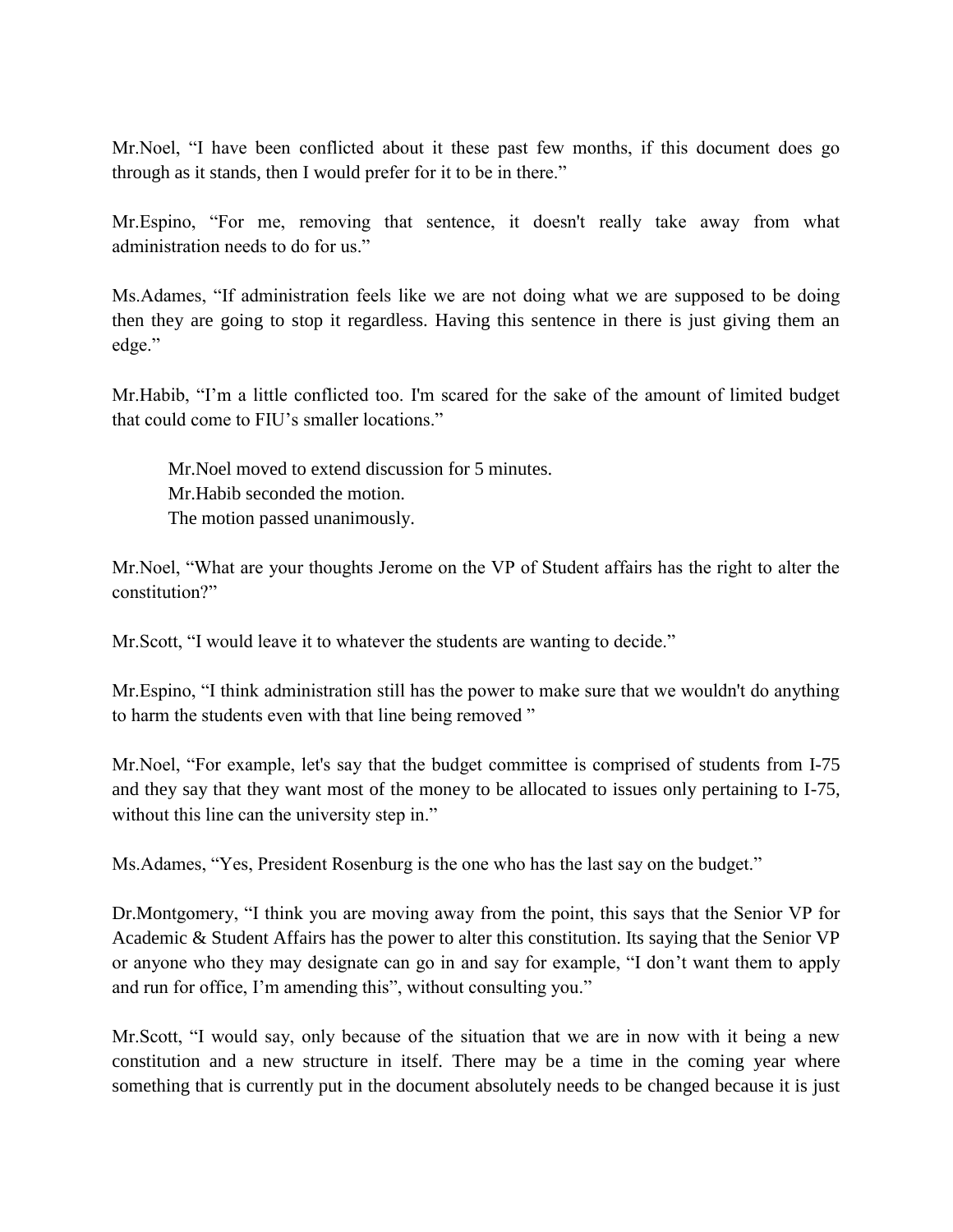not working whatsoever. So this sentence would create the option to be able to just automatically change it without a vote from the entire student body."

Dr.DeSantis, "I agree with Jerome's point."

Mr.Noel, "I think that's a fair point."

Mr. Noel, "what if we add, "with consulting the student first before making any changes"?"

Mr.Noel moved to add "after consulting SGA" behind the last sentence in Article 3, Section 3.

Mr.Habib seconded the motion

Mr.Espino-Nay Mr.Habib-Abstain Mr.Noel-Yay Ms.Adames-Yay Mr.Scott-Yay

By a vote of 3-1-1 the motion passed.

#### **STUDENT RIGHTS**

Dr.DeSantis, "Student Rights were approved on June 15 so we will move past that."

### **LIMITS, GUARANTEES OF RIGHTS**

Dr.DeSantis, "These were all approved on July."

Dr.DeSantis, "Larissa had a comment on Section 3 of the Rights, number 3: "For official complaints to be considered by the SGA Supreme Court" Larissa had a question asking if they should instead go to the lower courts?"

Mr.Scott, "Could it just state, "SGA Judicial Branch"?"

Mr.Scott moved to change Article 2-Student Rights, Section 3-Rights: A3, to say "Submit official complaints to be considered by the SGA Judicial Branch.

Mr.Habib seconded the motion.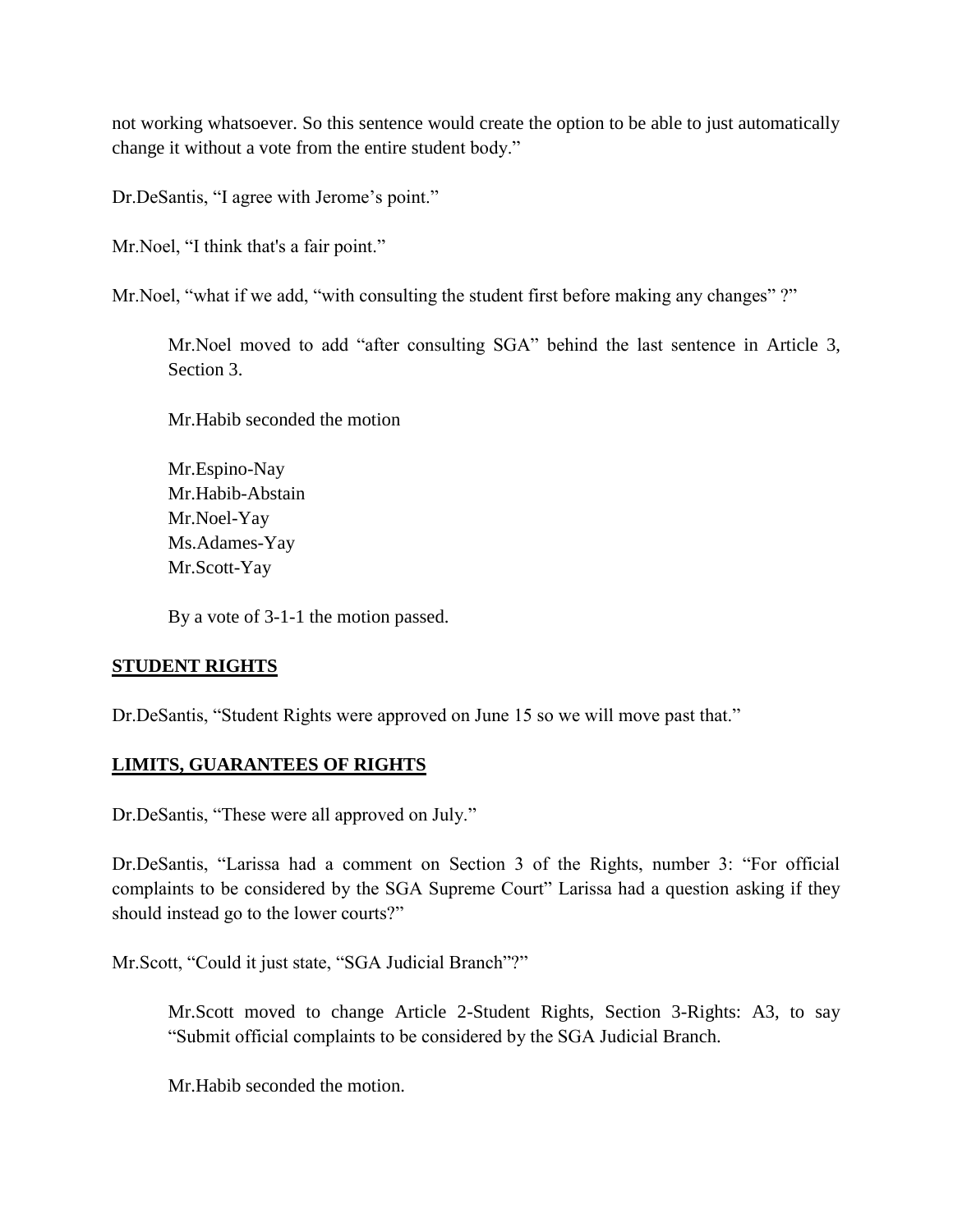The motion passed unanimously.

Mr.Noel moved to remove the word "Legal" from Section 3, A3. Mr.Habib seconded the motion. The motion passed unanimously.

Mr.Aquino entered at 2:00PM.

#### **ARTICLE 3-ORGANIZATION**

Dr.DeSantis, "This was approved by the committee on June 15, any questions regarding this article?"

All responded, "No."

#### **ARTICLE 4-LEGISLATIVE DUTIES (BRANCH)**

Dr.DeSantis, "This was approved by the committee on July 6, we still need to add definitions of Colleges, Schools, and Academic Unit Department."

Dr.DeSantis, "So we did not vote on Section 5-Duties & Procedures, has everyone reviewed this section?"

The committee asked Ms.Elijah for clarification regarding Section 5-Duties & Procedures: Line G.

Ms.Elijah, "You don't even have to say what your statutes will be, they just are when you create them. That whole G section really could be deleted."

Mr.Espino moved to remove Section G from Article 4 Legislative Branch, Section 5 Point of Duties and Procedures, from the Constitution.

Mr. Noel Seconded the motion. The motion passed unanimously.

Dr.DeSantis, "Michelle, you had a question regarding the bullet that says senators should serve on at least one legislative committee."

Ms.Castro, "No that just a point that was brought up during one of our discussions."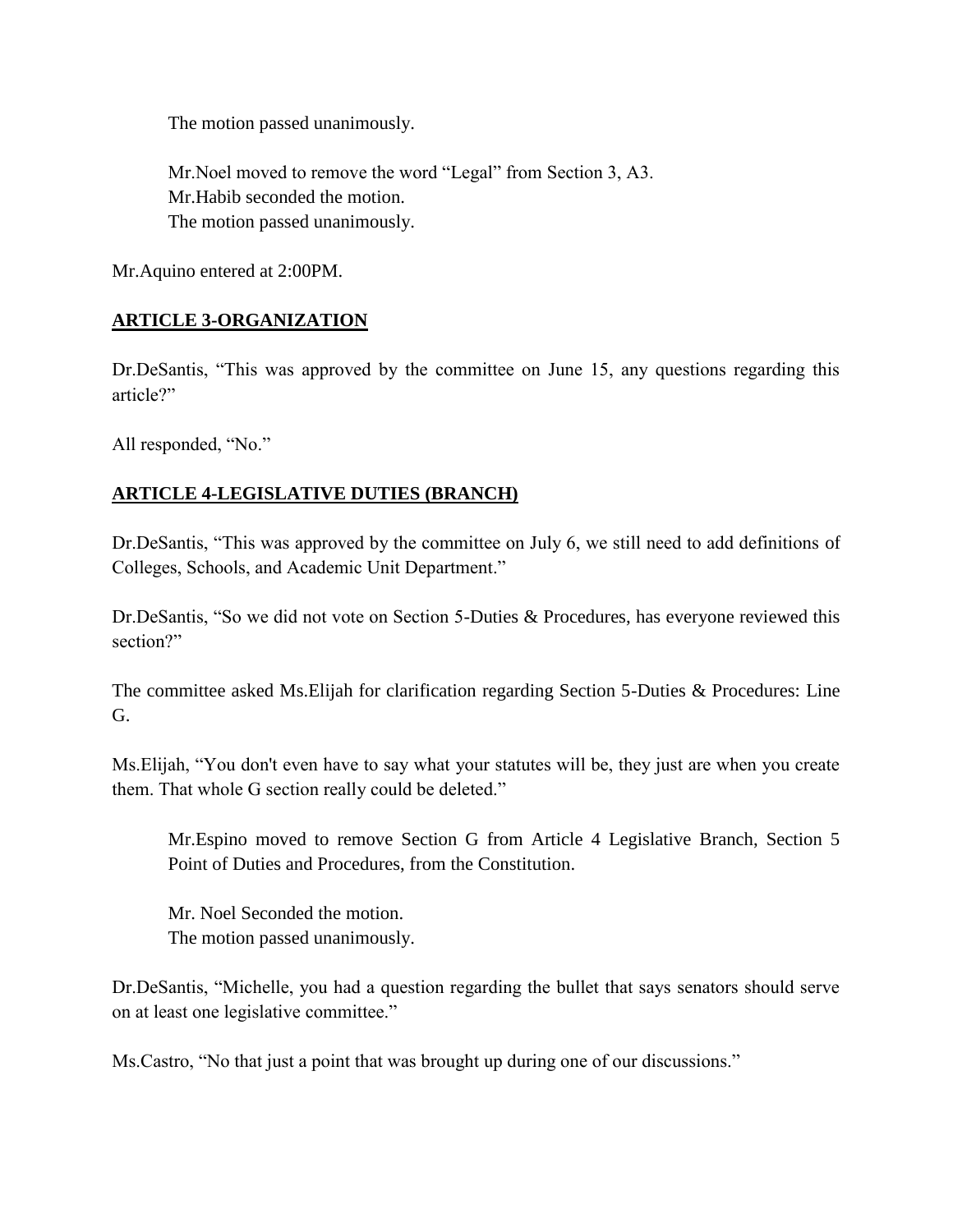Mr. Habib, "I think we agreed that we were going to have the committees be a part of congress as a whole and be joint between senate and the house."

Mr.Aquino, "Yes I remember that we discussed that but we said that the committees will be composed of both representatives and senators there so that there are joint committees. However, I believed that we for specific committees to be assigned to each body."

Mr.Habib, "So essentially you are saying that there's going to be committees for senate, committees for representatives and then there are going to be joint committees in between."

Mr.Aquino, "Last I remember, yes."

Mr.Habib, "I don't remember that."

Mr.Scott, "The specific committees though are not listed in the constitution because then we would have taken a whole other 2 months to come up with what those committees are, which is what the charge of the new committee should be."

Mr.Aquino, "Yes so it would be for the statutes specifically."

Dr. DeSantis, "So could we list in this that senators should serve on at least one committee as defined in the statutes?"

Mr.Aquino, "I agree."

Mr. Scott, "Or we could just leave it as is since the committees will be done in the statutes."

Dr.DeSantis, "Do we need a motion since we are not changing it, so everyone's good?" All responded, "Yes."

Mr.Scott, "I would remove "D" because impeachment is instigated by the house not the senate."

Mr.Noel moved to remove Item D in Section 6 of Article 4-Legislative Duties. Mr.Habib seconded the motion. The motion passed unanimously.

The committee proceeded to read through each section of Article 4-Legislative Duties.

Point Of Personal Privilege-Mr.Habib:(2:12)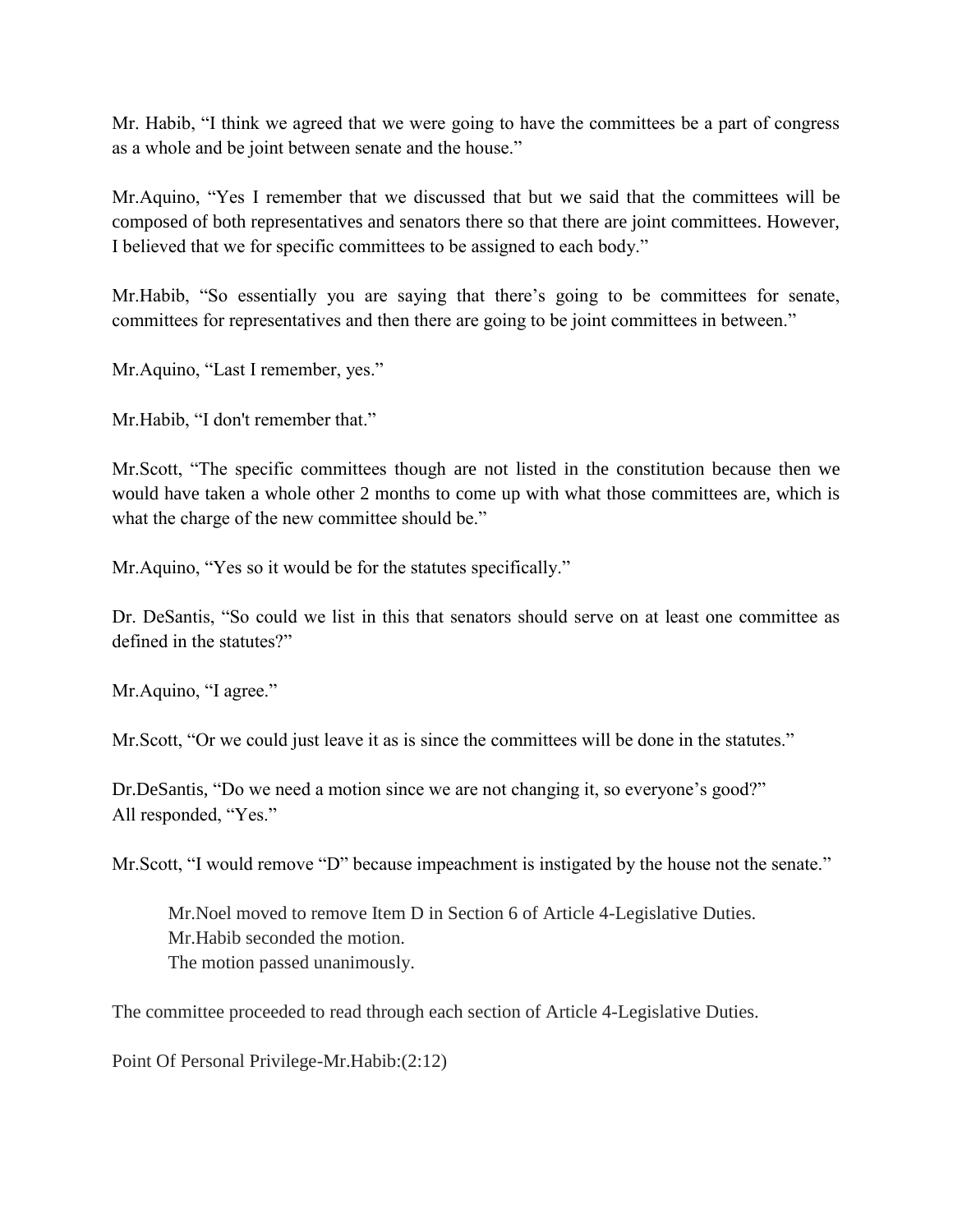Mr.Habib returned at 2:15

Point Of Personal Privilege-Mr.Espino:(2:17)

The committee read through sub-sections A-I and removed repeated sentences.

Mr.Aquino moved to remove the entire section of G from Section 8-House Of Representatives Duties & Procedures from Article 4-Legislative Branch.

Mr.Noel Seconded the motion. The motion passed unanimously.

The committee continued to read through each section of Article 4.

Mr.Espino returned at 2:25

Mr.Scott moved to remove section 11-Congress Duties and Procedures. Mr.Aquino seconded the motion. The motion passed unanimously.

Ms.Adames, "Letter F is the same thing as Letter C on the house so do we want just the house to do this or do we want congress to do it."

Mr.Aquino, "Its for both."

Ms.Adames moved to delete letter F from Section 11-Powers of the Congress, Article 4. Mr.Habib seconded the motion. The motion passed unanimously.

#### **ARTICLE 5-EXECUTIVE COUNCIL**

Dr.DeSantis, "Any suggestions for the Executive council and the purpose?"

Mr.Scott, "I just took it straight for the current MMC document, The purpose of the Executive council is to discuss matters of SGA leadership and ensure interbranch corporation."

Mr.Scott moved to add "The purpose of the Executive council is to discuss matters of SGA leadership and ensure interbranch corporation." under Article 5-Executive Council, Section 1-Purpose.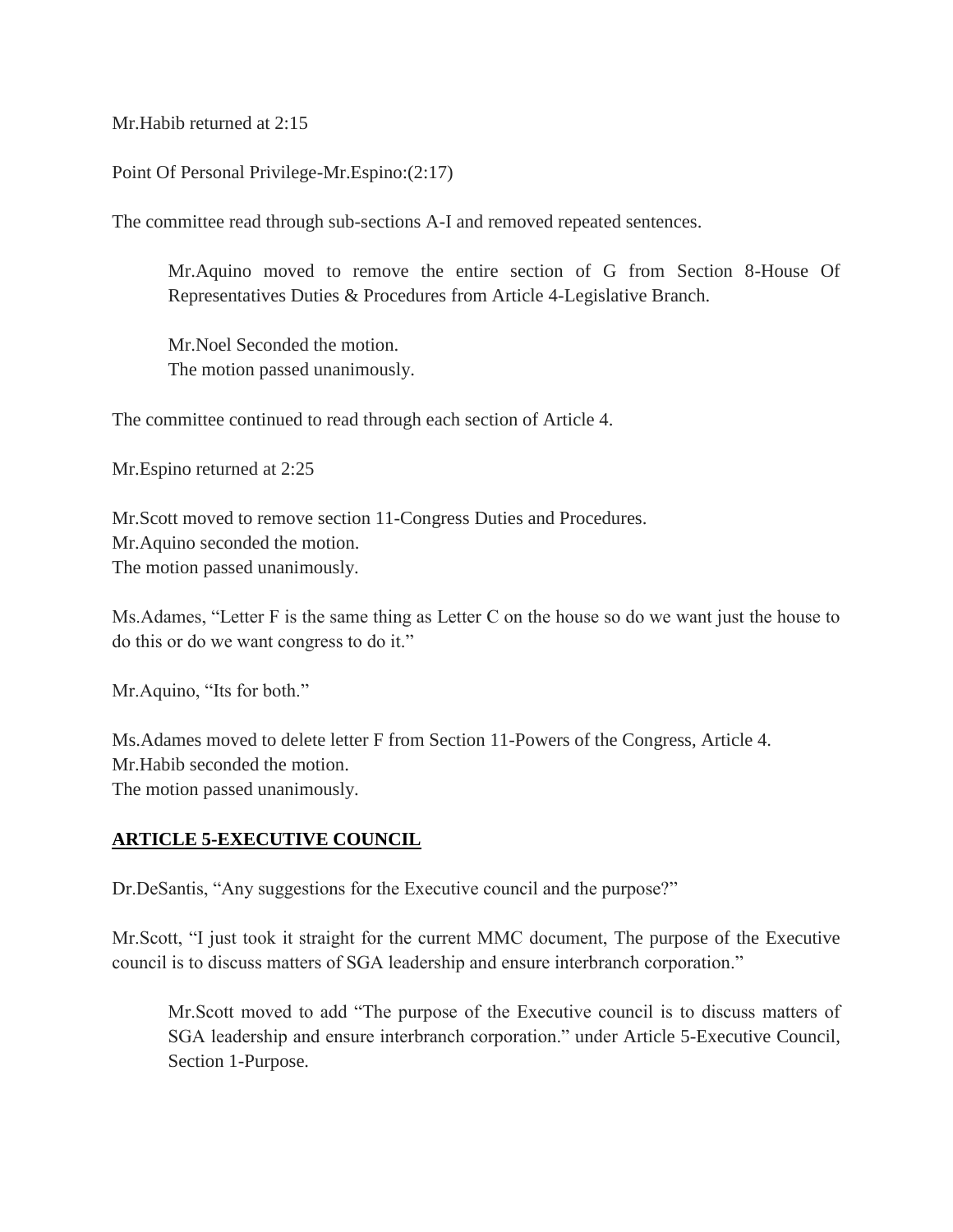Mr.Noel seconded the motion.

Mr.Espino-Yay Mr.Habib-Nay Mr.Noel-Yay Ms.Adames-Yay Mr.Scott-Yay Mr.Aquino-Yay

By a vote of 5-1-0 The motion passed.

Mr.Scott suggested for Article 7 under Executive Branch, Section 2, to read, "The Executive Branch will be composed of the student body president, EVP, and all other VP's, Comptroller, and Executive Cabbinent."

Mr.Aquino suggested that Section 4-Powers of the President read, "Appoint all executive branch positions unless otherwise elected by the student body."

Mr.Scott suggested to move Article 6-Executive Branch, Section 3-Duties & Procedures, Executive Board, to Section 5 under the Executive Council.

Mr.Noel returned at 2:45

Dr.DeSantis, "Before we move into the next section, whats everyones time? Could we potentially add another half hour to this meeting?"

Ms.Castro, "I have to leave at 3:00."

Dr.DeSantis, "Ok I can continue to make the edits so I'll just pick up where you left off. I just want to make sure that everyone is ok with an extra half hour."

All Council members responded, "Yes that is ok."

Mr.Scott proceeded to go through his suggestions with the rest of the council regarding edits within the document.

Dr.DeSantis, "Can I ask for a 5 minute recess?"

Mr.Habib moved for a 5 minute recess. Mr.Noel seconded the motion.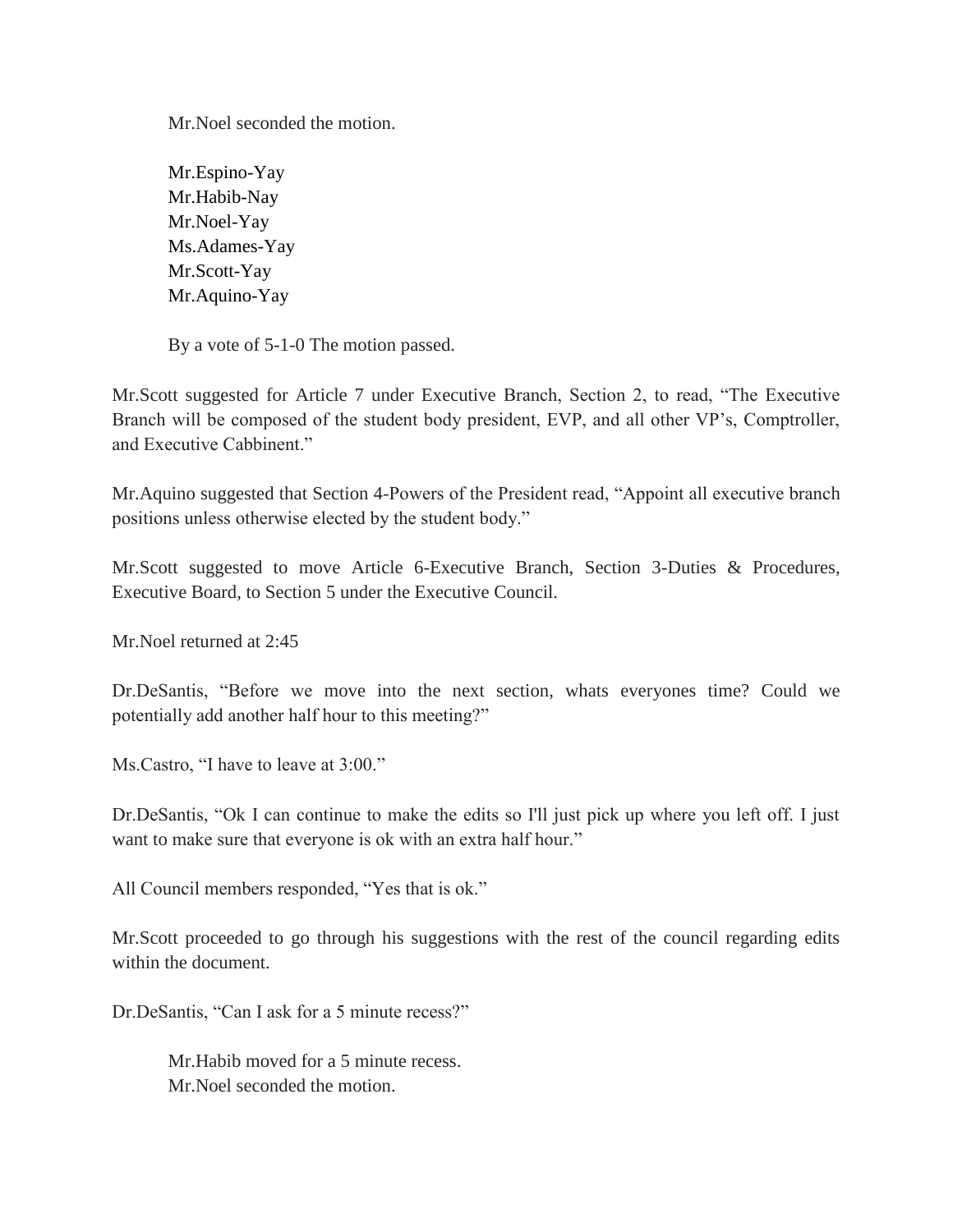The motion passed unanimously.

Dr.DeSantis called the meeting back to order at 3:09PM

Dr.DeSantis, "So I appreciate the opportunity for us to talk about all of this. As staff, we realize that we are going to have to vote on the final constitution via email so that you all will have time to review this document."

Mr.Habib, Just for clarification, who is currently on the committee for MMC, voting members, even those who are not present at the moment?"

Dr.DeSantis, "Brandon & Jerome."

Mr.Habib, "So Jose sirven is still on the committee as a voting member?"

Dr.DeSantis, "Yes."

Dr.DeSantis, So the process of the budget is in the statutes not the constitution. The timeline for the budget is not in the constitution its in the statutes. There's nothing in the constitution besides when its due to the president, that gives a timeline. So all the details around the budget is in the statutes."

Dr.DeSantis does anyone disagree with any of that?"

Mr. Noel, "I thought we already agreed earlier in the meeting that if there is going to be changes whether it be grammatically or structurally that when we move to approve it would be worded into the motion. For example, like how we did the Preamble. We would have a vote for the entire constitution understanding those changes. So if the reason why we are going to vote is due to grammatical errors then that falls in line with what we agreed on earlier.

Dr.DeSantis, "Just so that we aren't having a bunch of side conversations."

Mr.Noel, "Does that make sense?"

Dr.DeSantis, "Yes, but we are now at the point where we are just moving things around in the constitution but the content is not changing and we need to be spending time on the things that really need to be addressed."

The committee reviewed Article 12-University Wide Budget Committee

Mr.Noel, "I disagree with that."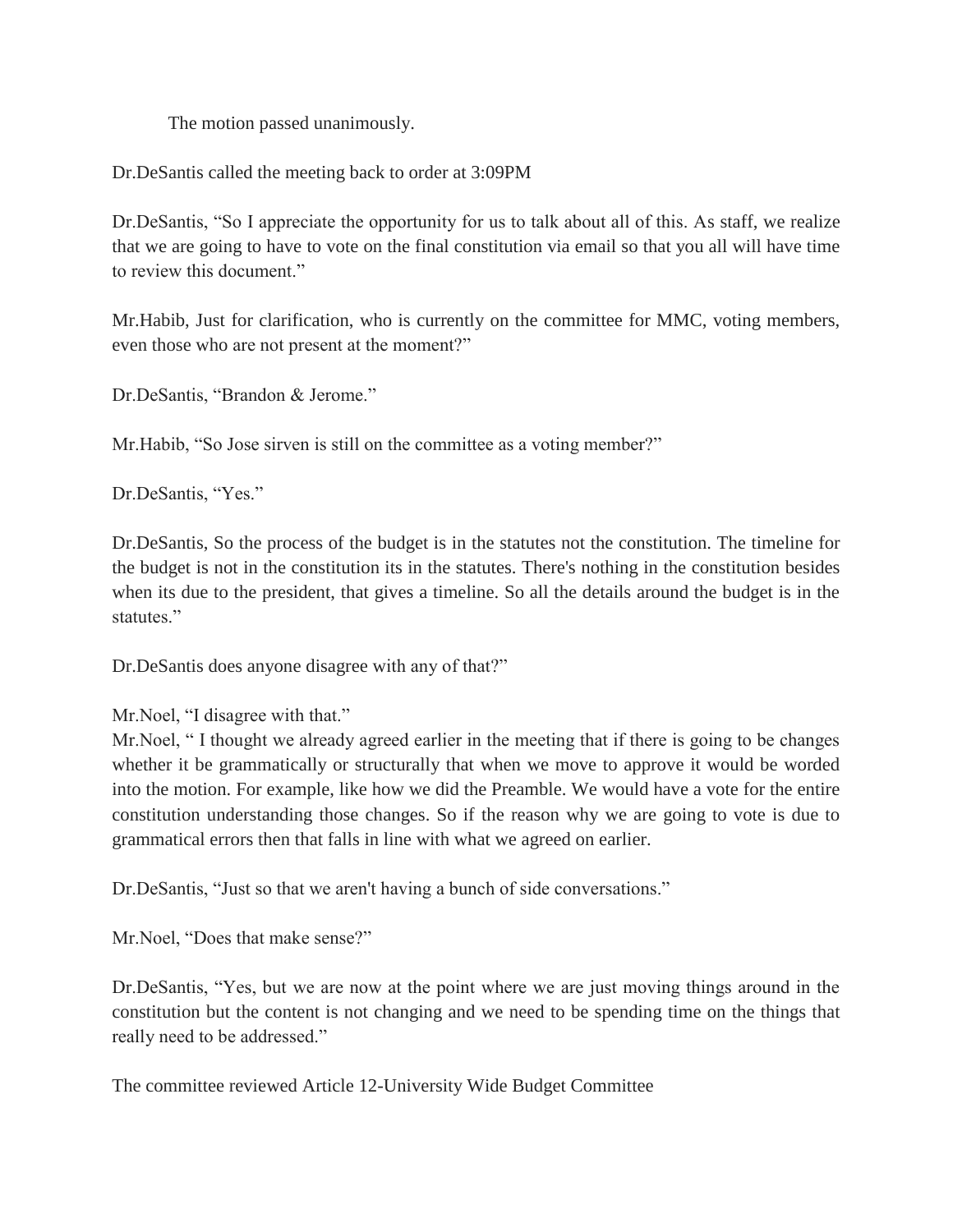Ms. Adames, "I would remove sections 1,2, 3,  $\&$  4 and just leave section 5. And rename the article "Budget."

Mr.Noel, "Where did this come about, the idea that we should or have to vote through email?"

Ms.Adames, "Well we can vote right now."

Dr.DeSantis, "Yes we could vote now, with edits that need to be made unless there's any edits or changes that the students would like to see. Right now there's only staff related changes that have to deal with edits and moving sections around."

Mr.Noel, "What are your thoughts Brandon?"

Mr.Aquino, "I do agree that we should at least see the final document and then vote on it after we see the final document. I would think it's fine that we just go to the email vote at this point because i think the document is good right now unless there are any other major changes that need to be made however, I feel that there aren't any more massive changes, only grammatical fixes that can be done by administration."

Mr. Noel, "So when will the document be sent out?"

Dr.DeSantis, "By tomorrow night."

Mr.Noel, "I have a question for administrators, do you all feel that this process has been student led?"

Dr.Montgomery, "Up to this point, yes. The content has been student led and now we are just talking about adjusting the content in reference to where it lives within the constitution."

Mr.Habib, "I dont think it's student led."

Mr.Scott, "I believe it has been student led."

Mr.Habib, "Student led would be if they asked us first to see if this would be something that we would like to do, this is being administration led."

Dr.DeSantis, "This was a very collaborative process between everyone in this room, so this is not the time for us now to say who led this because we were all part of the process. We are also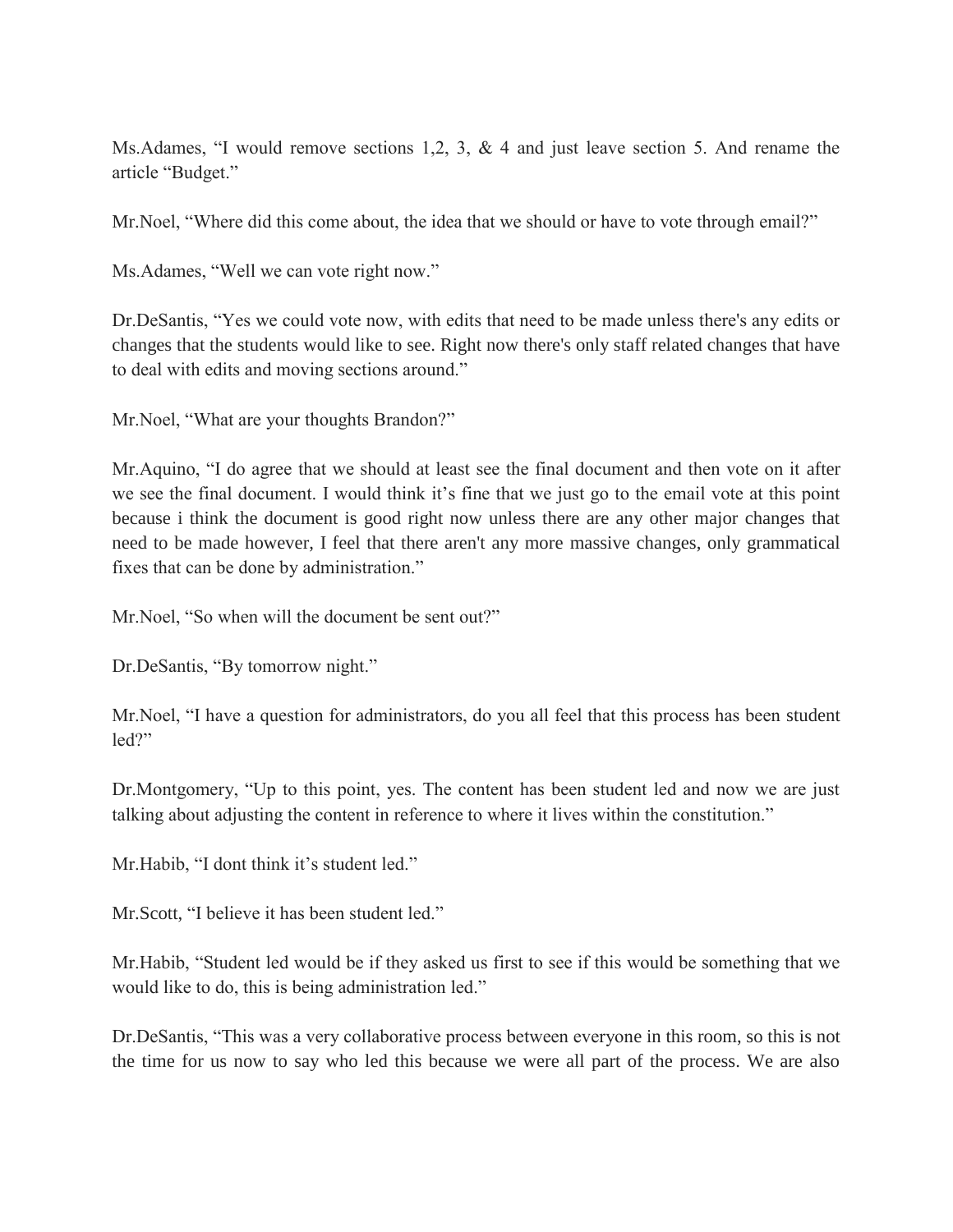lacking feedback from specific members of this committee which ultimately impacted our timeline and that falls on all of us, students and administrators."

Dr.DeSantis, "If you all can trust us to make the minor grammatical and structural changes, then we will will send you out a document by whatever time you want it so that you all can review it, vote, and send it to your senates."

Mr. Aquino, "I'm ok with the email."

Mr. Habib, I guess I'm ok with the email."

Mr. Noel, "I'm not ok with the email."

Mr.Habib, "Neither am I."

Ms.Adames, "So would you like to vote for it now?"

Mr.Noel, "That's what I would prefer."

Mr.Scott moved to make the edits within the constitution now and take the vote in the current meeting.

Mr.Noel seconded the motion The motion passed unanimously. Mr.Aquino moved to extend the meeting by 30 minutes. Mr.Scott seconded the motion.

Mr.Noel moved for a friendly amendment to Mr.Aquino's motion, to extend time by an hour instead of 30 minutes.

Mr.Aquino accepted the friendly amendment. The motion passed unanimously.

The committee continued the meeting by discussing the budget and how it will fit within the constitution.

Dr.DeSantis, "Are there any other edits from the students, or additional things that you all would like to see in the constitution so that we can finish this document."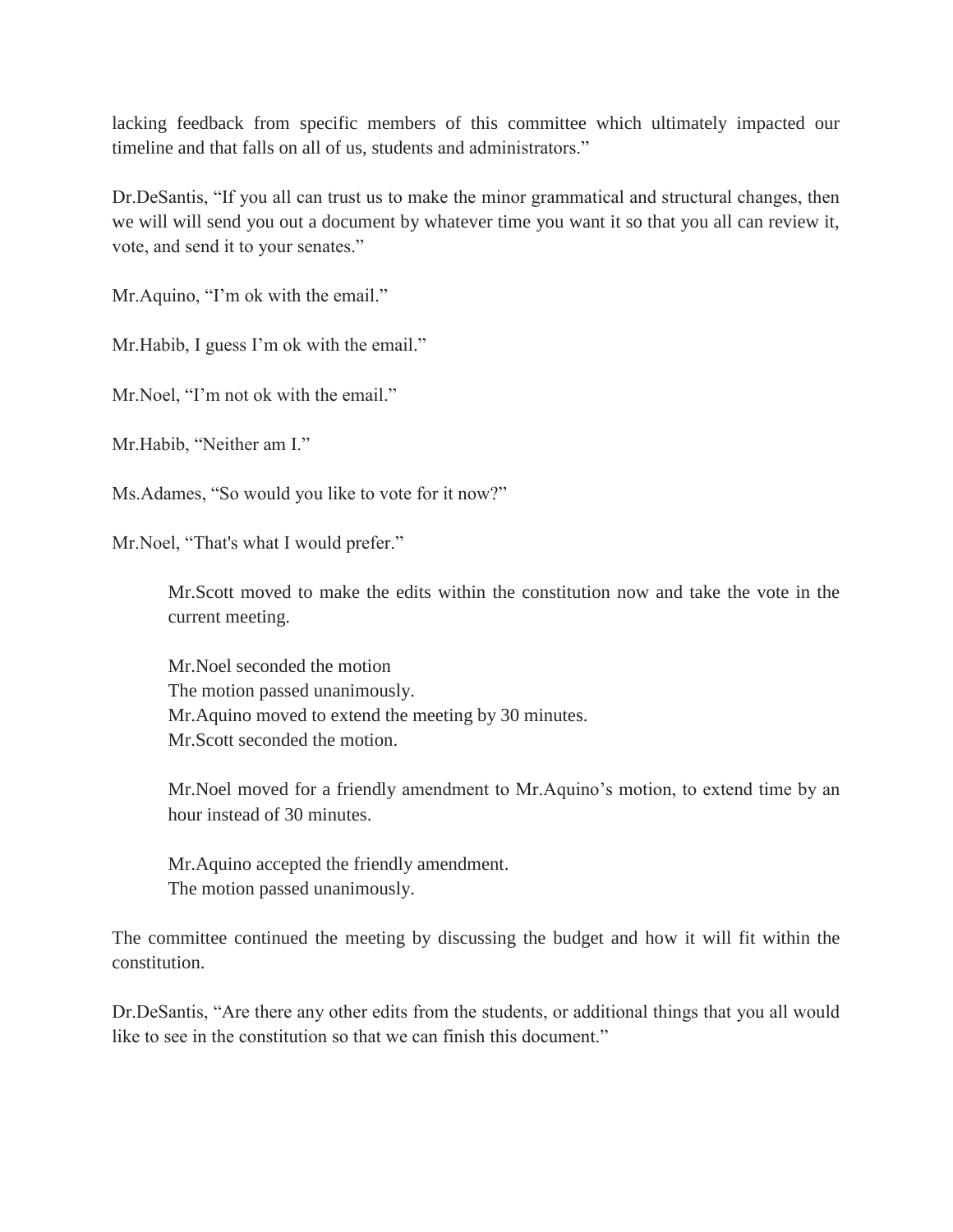Mr.Noel, "All the things that I would want to change at this point within the constitution have already failed when motioned."

Dr.DeSantis, "Jeff are you saying that everything that you wanted to see in this constitution has been voted down? That there hasn't been a compromise throughout this process?"

Mr.Noel, "No I'm not saying that, there has been a lot of compromise. Not everything that I have presented has been voted down."

Mr.Aquino suggested to amend Article 7-Executive Branch, Section 5-Terms & Vacancies, Subsection D, to strike "Executive Vice President" to say "President"

Dr.DeSantis, "Can I call a recess for 15 minutes?"

Mr.Espino moved for a 15 minute recess. Mr.Noel seconded the motion The motion passed unanimously.

The meeting resumed at 4:45PM

Mr.Espino moved for a hard vote on the final constitution at 4:55 P.M. Mr.Noel seconded the motion The motion passed unanimously.

The committee reviewed the edited constitution that was before them.

Mr.Noel, "In reference to page 12, It states that cabinet members must not have any time constraints, I feel that that is too stringent."

Mr.Scott, "That was put there to benefit transportation to and from campuses."

Mr.Noel moved to go into the voting procedure in regards to the proposed Constitution pending any grammar and formatting.

Mr.Habib seconded the motion.

Roll Call Vote:

Mr.Espino-Nay Mr.Habib-Nay